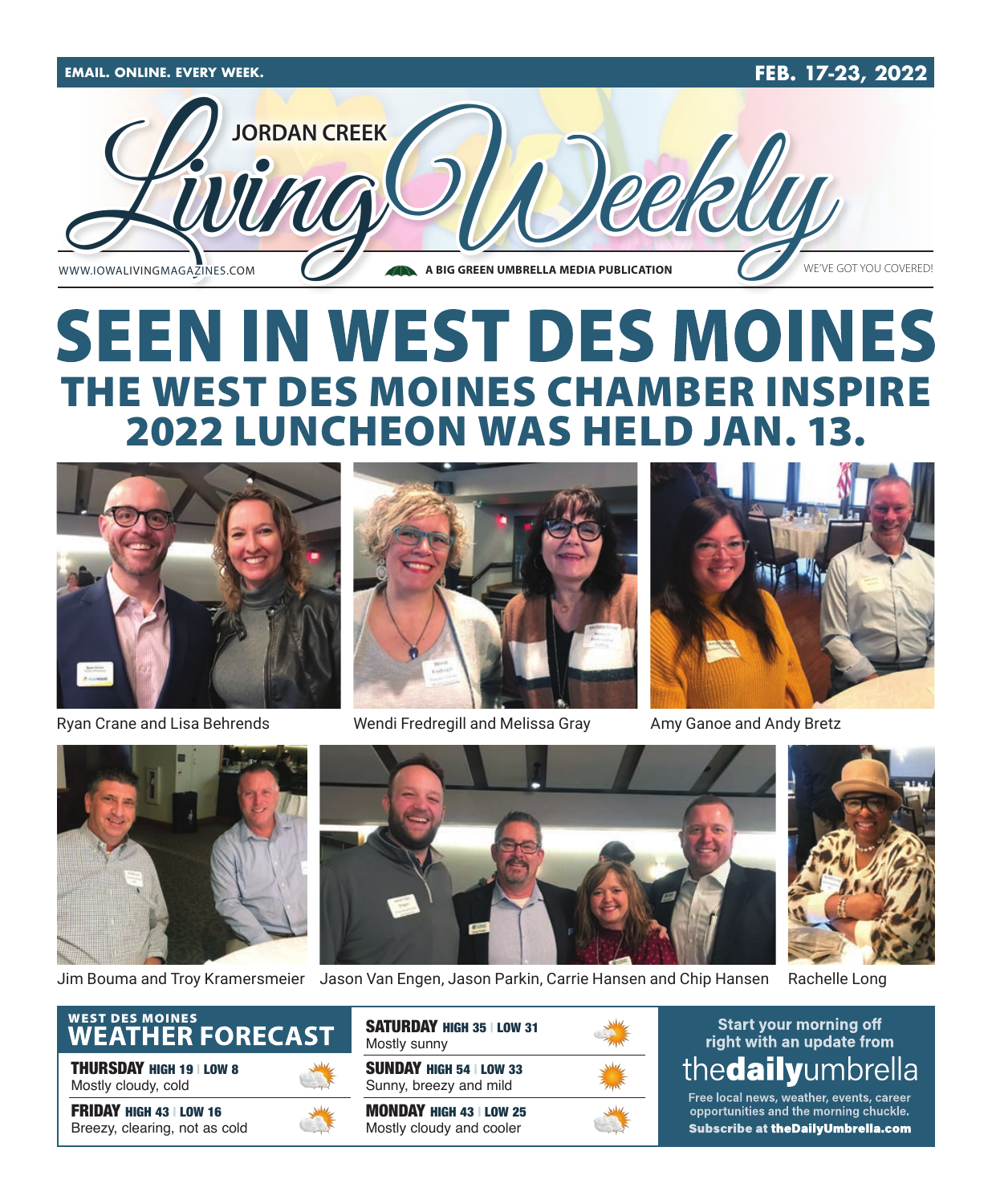#### FROM THE PUBLISHER

# MEET GEORGE JETSON

I saw a cartoon the other day illustrating a family driving in a car with the mother in the passenger seat looking at her phone and stating to all, "The blender just texted — we forgot to turn off the stove."

Sound familiar? We may not be there yet, but we are close.

A telecommunications company mailed me a newsletter recently with an article that referenced a 2021 survey from Deloitte indicating that the average U.S. household now has 25 connected devices, up from 11 in the 2019 survey.

"Impossible," I said. Then I started adding them up. My cell phone. My wife's cell phone. Two iPads. Two Apple watches. Two laptops. A home computer. Two Apple TVs. A Firestick. A Ring doorbell. A Nest thermostat. A MyQ garage door opener. Three Amazon Echos. Two wireless headphone sets. That brings me to 20, and

I haven't counted in the kids' devices yet. Yikes.

According to the newsletter, the pandemic has played a big part in this progression, changing how we communicate and interact. Many activities that used to take place outside the home now take place inside the home, redefining "homework."

Here are a few other surprising findings from the Deloitte report:

• More than half of U.S. adults had virtual doctor visits, and 82 percent were satisfied with the experience.

• More than half of U.S.

households have a smartwatch or fitness tracker.

• During the pandemic, 70 percent of consumers started mobile ordering or other smartphone-based retail and expect to continue to do so.

• Two-thirds of U.S. household have some type of smart home devices.

• Thirty-one percent of Americans admit to feeling overwhelmed by the number of devices and subscriptions they need to manage.

Ready or not, the future is here. Meet George Jetson.

Have a great week, and thanks for reading.  $\blacksquare$ 

### **Shane Goodman**

President and Publisher Big Green Umbrella Media [shane@dmcityview.com](mailto:shane@dmcityview.com) 515-953-4822, ext. 305



**JORDAN CREEK** Deekly

**A publication of Big Green Umbrella Media, Inc. Address:** 8101 Birchwood Court, Suite, D, Johnston, IA 50131 **Website:** [www.iowalivingmagazines.com](http://www.iowalivingmagazines.com)



**News contact** Tammy Pearson 515-953-4822, ext. 302 [tammy@iowalivingmagazines.com](mailto:tammy@iowalivingmagazines.com)

**Advertising contact**

Martha Munro 515-321-5246 [martha@iowalivingmagazines.com](mailto:martha@iowalivingmagazines.com)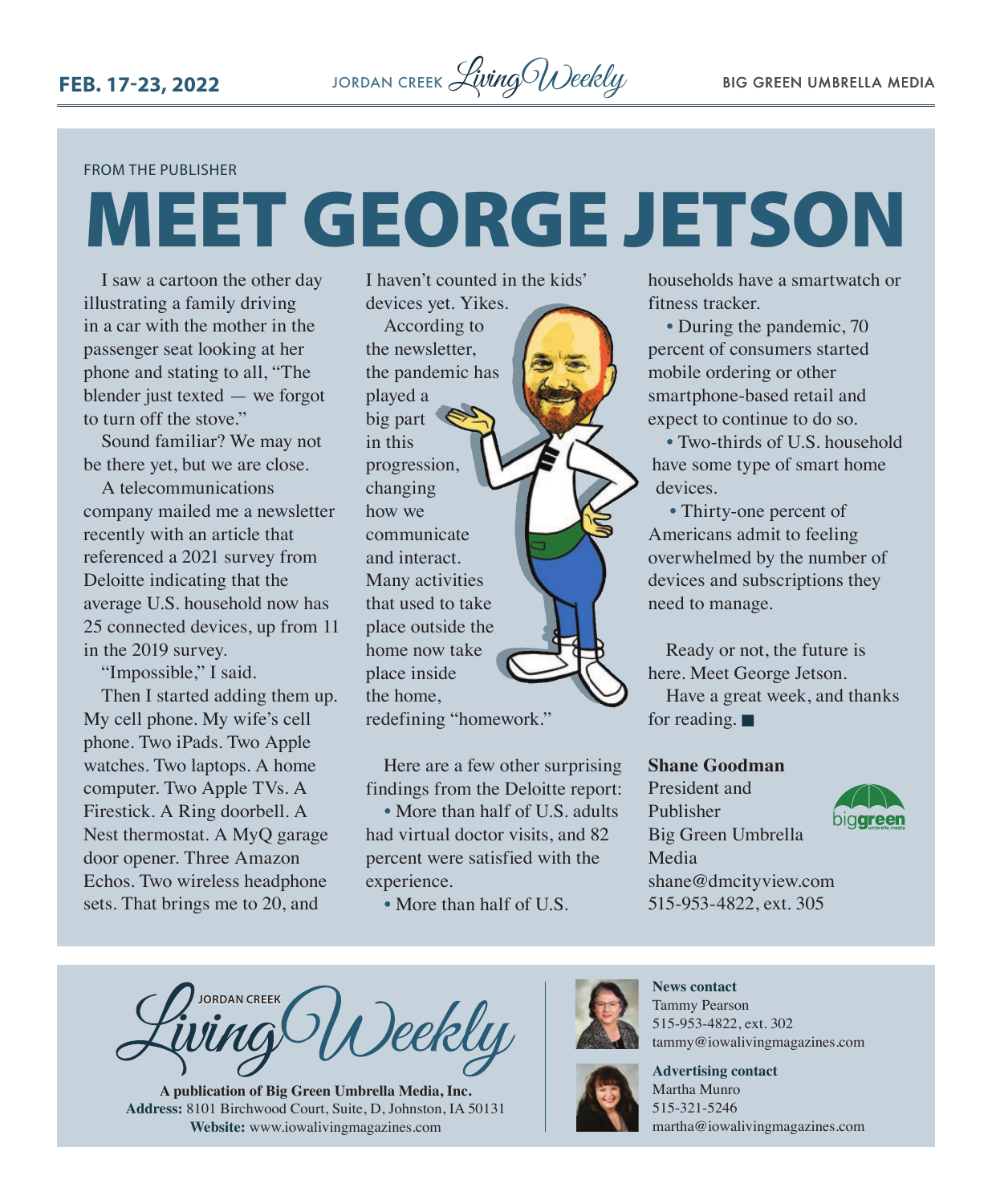BIG GREEN UMBRELLA MEDIA JORDAN CREEK Living Weekly **FEB. 17-23, 2022** 

## FUNERAL NOTICES

*Funeral notices can be emailed to [tammy@iowalivingmagazines.com](mailto:tammy@iowalivingmagazines.com) and run for free.*

### **LINDA ELAINE HARVEY**

Linda Elaine Harvey, 71, died Feb. 13, 2022. She graduated from Valley High School in 1968. She is survived by her husband, Thomas Harvey, and other relatives and friends. Arrangements were handled by Iles Westover Chapel.



### **PATTI LINN REEVES**

Patti Linn Reeves, 72, of West Des Moines, died Feb. 3, 2022. A memorial service was held at Westchester Evangelical Free Church in Des Moines on Feb. 10. She graduated from Urbandale High School and from Northern Illinois University. She was a teacher all her life and retired from Iowa Christian Academy. She is survived by two children, Daniel (Morgan) and Meredith (Ben) Cadwell, and many other family members. She was preceded in death by her husband, Dan.  $\blacksquare$ 

**SUSAN WICKEMEYER**

Susan Wickemeyer, 69, of West Des Moines, died Feb. 5, 2022. She grew up in Texas, living in Austin, San Antonio and Houston. She attended the University of Houston for two years before transferring to Texas Women's University. She received her bachelor of nursing degree and began her career in the emergency department of St. Joseph's Hospital

in downtown Houston. Susan met her future husband, William, when she was a student nurse and he was an intern in the emergency department of The Methodist Hospital in Houston. They were married in June of 1980 and moved to Des Moines where William began his career as a cardiologist. Susan then devoted her energy to raising her children and supporting William in his medical practice.

She is survived by her husband of 42 years, William; their children, Julie and Joseph; and other relatives and friends. A visitation will be Saturday, Feb. 19, from 10-11 a.m. with the memorial service following at 11 a.m. at McLaren's Resthaven Chapel, 801 19th St., West Des Moines.

### HONORS LISTS RELEASED

Central Community College released its honors lists for the fall 2021 semester. Included from West Des Moines on the President's List were Isabella Anderson, Della Bobian, Justin Graves, Eden Mendez and Brandon Sisson. The Dean's List included Kole Bradley.

## SAVE A LIFE: LEARN CPR

Knowing how to perform CPR can safe a life. Around 70% of outof-hospital cardiac arrests happen at home, so you're more likely to perform CPR on someone you know. A cardiac patient's chance of becoming a long-term survivor are more than doubled if someone on scene administers prompt CPR.

If you are interested in becoming certified in CPR, West Des Moines Emergency Medical Services offers CPR courses. Call 515-273-0768 or email [Julie.Powell@wdm.iowa.gov](mailto:Julie.Powell@wdm.iowa.gov) to register.  $\blacksquare$ 

## DMACC WEST'S CILIVE!

In its 13th year, this year's theme for DMACC West's ciLive! (Celebrate! Innovation) is "Go Boldly" and focuses on innovation, imagination and inspiration through storytelling. Being held virtually March 9-10, it features 12 wellknown thought leaders, entertainers and entrepreneurs. The event is free and open to the public. Speakers include Dr. Talithia Williams, host of "NOVA Wonders" on PBS, and actor John de Lancie, of "Star Trek, Breaking Bad." A concert by country musician and songwriter George Ducas concludes the series on March 10 at 1:30 p.m. For more information about ciWeek, visit: [https://dmacc.edu/ciweek/Pages/](https://dmacc.edu/ciweek/Pages/welcome.aspx) [welcome.aspx](https://dmacc.edu/ciweek/Pages/welcome.aspx).  $\blacksquare$ 

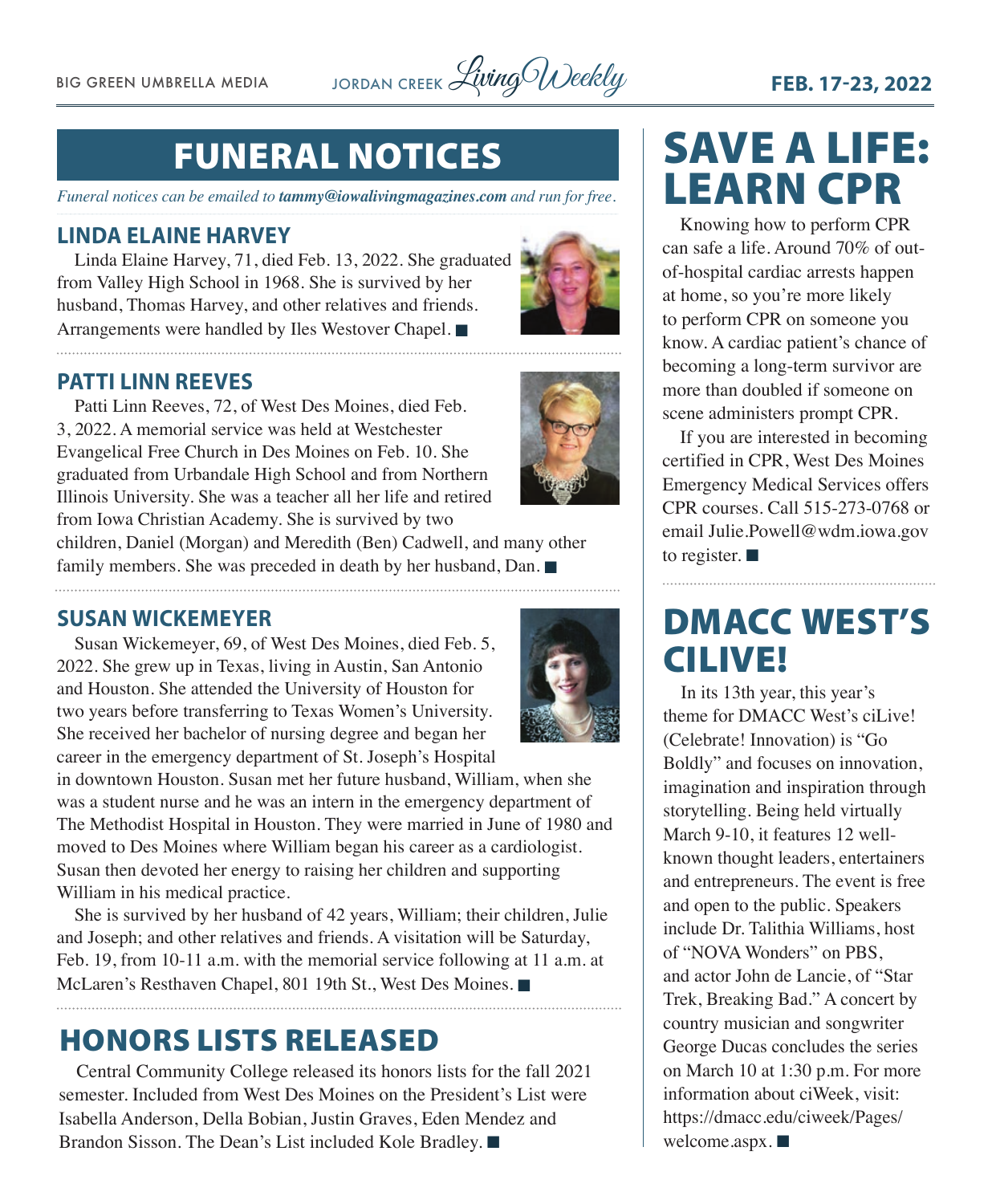

#### EVENTS IN THE AREA EMAIL YOUR EVENT INFORMATION TO TAMMY@IOWALIVINGMAGAZINES.COM

### VARIOUS SHOWS

#### **February dates**

### **Hoyt Sherman Place, 1501 Woodland Ave., Des Moines**

A variety of performances are on tap for February at Hoyt Sherman Place. For details, visit www. hoytsherman.org.

**Feb. 18:** "The Mavericks: 'En Español' World Tour" at 7:30 p.m.

**Feb. 19:** "Yola: Stand For Myself Tour" at 8 p.m.

**Feb. 24: "**Ashley McBryde - This Town Talks Tour" at 8 p.m.



### ON STAGE

### **February dates**

Enjoy these local theater productions currently showing in the area.

**• "Long Day's Journey into Night"** — Iowa Stage Theatre Company presents this play about addiction and the resulting family dysfunction now through Feb. 20 at the Stoner Theater, 221 Walnut St., Des Moines. www.iowastage.org

**• "The Revolutionists"** — Tallgrass Theatre Company, 2019 Grand Ave., West Des Moines, presents this play about four beautiful, tough women who lose their heads in an irreverent, girl-powered comedy. Playing now through Feb. 20. www. tallgrasstheater.org

### **• "Agatha Christie's Murder on the Orient**

**Express"** — The show runs now through Feb. 20 at the Des Moines Community Playhouse, 831 42nd St., Des Moines. It's winter 1934, and, when the Orient Express luxury train is stopped in the snow, a passenger is

found dead in his locked compartment. Fortunately, the famous detective Hercule Poirot is also aboard to solve the case before the killer strikes again. www. dmplayhouse.com

### CITYVIEW CHOCOLATE WALK

### **Friday, Feb. 25, 5-9 p.m. West Glen Town Center, 5465 Mills Civic Parkway, West Des Moines**

Like chocolate? Like chocolate drinks? They you'll love this event. CITYVIEW and West Glen Town Center once again present the Chocolate Walk. For a ticket price of \$20 (\$30 at the door), attendees will receive 10 drink tickets that can be redeemed for sample cocktails at participating venues. Attendees will also be provided tickets for chocolate dessert samples at participating retail stores. Find the registration link at https://chocolatewalk.dmcityview.com.

### BLUE RIBBON BACON FESTIVAL **Saturday, Feb. 26**

### **Horizon Events Center in Clive**

After a year off, the bacon fellowship will resume, according to the Blue Ribbon Bacon Festival's website. The \$50 general admission ticket includes live entertainment, 12 bacon-inspired dishes, one beverage and all the bacon you can eat. The theme will be "Bacon Gras" and feature bacon-infused Cajun dishes along with: Bacon Bourbon Street – Mardi Gras Beads, street performers, local musical acts, pro wrestling, Iowa's top pop-punk group The Eugene Levy Band, Silent Club Sizzle, main-stage music from Tyler Richton & The High Bank Boys, Not Quite Brothers and BYOBrass, and you won't want to miss the popular bacon-eating contest at 3 p.m. Tickets for the event will be limited to 5,000. For more information, visit blueribbonbaconfestival.com.  $\blacksquare$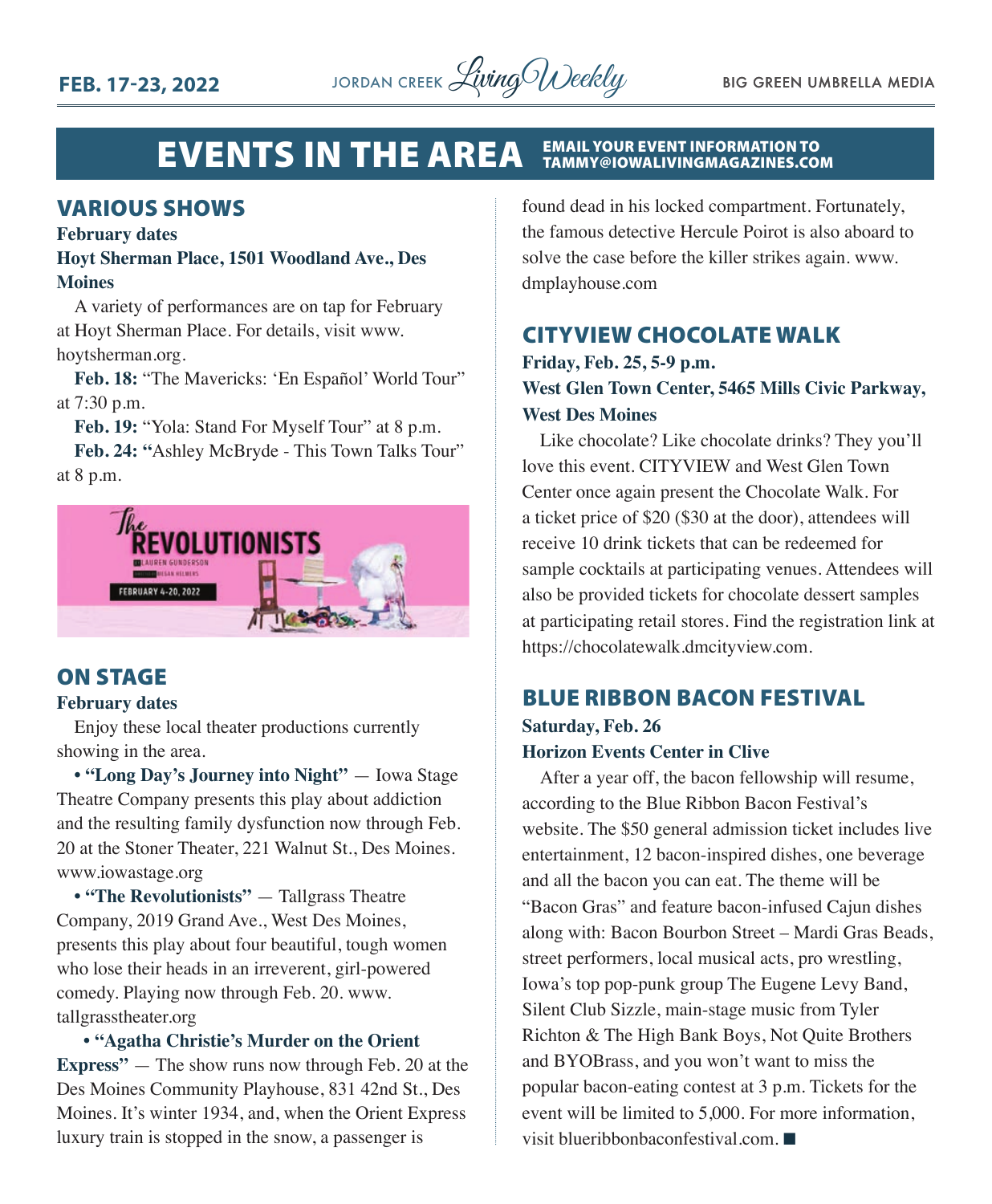

## NEWS FROM THE WEST DES MOINES HISTORICAL SOCIETY

**Online database now available:** One of the lessons learned over the past two years is that, while people may not be able to visit museums, they still want to learn and explore history. In response, the West Des Moines Historical Society, with help from members, donors and start up funding from the Iowa Arts Council, has created an online inventory where everyone can view objects, read documents and even hear an interview with Robert Roy Jordan, Jr., about growing up in the Jordan House. To access the online inventory, visit [https://www.wdmhs.org/online](https://www.wdmhs.org/online-collections-database/)[collections-database/](https://www.wdmhs.org/online-collections-database/). Items are being added monthly, so check back often.

**Live virtual tours:** While coming on a tour of the Jordan House or Bennett School Museum is the best way to learn about the history of the Underground Railroad and West Des Moines, it's not the only way. Walk in the footsteps of history from the comfort of your home or classroom with a live virtual tour. A tour guide will walk you through the museum and answer any questions you have about its unique history. It's a perfect way to experience history without worrying about icy roads or health concerns. Best of all, if you're a public school, your live virtual tour is free. To book your own virtual tour, call 515-225-1286 or email [info@](mailto:info@wdmhs.org) [wdmhs.org.](mailto:info@wdmhs.org)  $\blacksquare$ 

### A STORY OF FORT DES MOINES

This program will be held at the West Des Moines Public Library and livestreamed on Feb. 20 at 2:30 p.m. In May 1917, the United States opened the very first Officers Training Camp for Black men in military history. The location — Fort Des Moines. Over the next six months, 1,200 Black men were trained to lead segregated commands in World War I, all the while knowing that their success or failure as leaders will be used by others as evidence of the abilities of their race. Viewers will learn about the experiences of these men, closely examining one man, perhaps the most famous graduate of Fort Des Moines, Charles Hamilton Houston. This program is part of the Iowa Files, co-presented by the West Des Moines Historical Society and West Des Moines Public Library. All programs are livestreamed via YouTube and Facebook. To watch any Iowa Files, visit<https://www.wdmhs.org/events-2-2/the-iowa-files/>. ■

## SPIRIT OF **CHANDY** SCHOLARSHIP OFFERED

For the ninth year, Bank Iowa is offering graduating high school seniors in the Des Moines area an opportunity to apply for the Spirit of Chandy Scholarship. Bank Iowa annually awards up to 20 \$500 scholarships to commendable high school students across the state.

The scholarship is a tribute to Bank Iowa co-founder Harry Barr's daughter, Chandy Barr Clanton, who passed away in 2009 at the age of 36 while piloting her aerobatic plane during a training flight. Clanton was a successful businesswoman, competitive athlete, talented pilot and a beloved mother of two sons.

"Chandy's zest for life and her drive to be the very best is a great example for students, especially to high school seniors looking to take the next step in their education," said Bank Iowa President and CEO Jim Plagge. "Bank Iowa is honored to provide Iowa students with an opportunity to get to learn about Chandy through her work and passions, as well as support to students across the state."

The application deadline is March 25, and recipients will be announced in May. To apply for the scholarship, visit [https://www.](https://www.bankiowa.bank/about-us/spirit-of-chandy-scholarship) [bankiowa.bank/about-us/spirit-of](https://www.bankiowa.bank/about-us/spirit-of-chandy-scholarship)[chandy-scholarship](https://www.bankiowa.bank/about-us/spirit-of-chandy-scholarship)  $\blacksquare$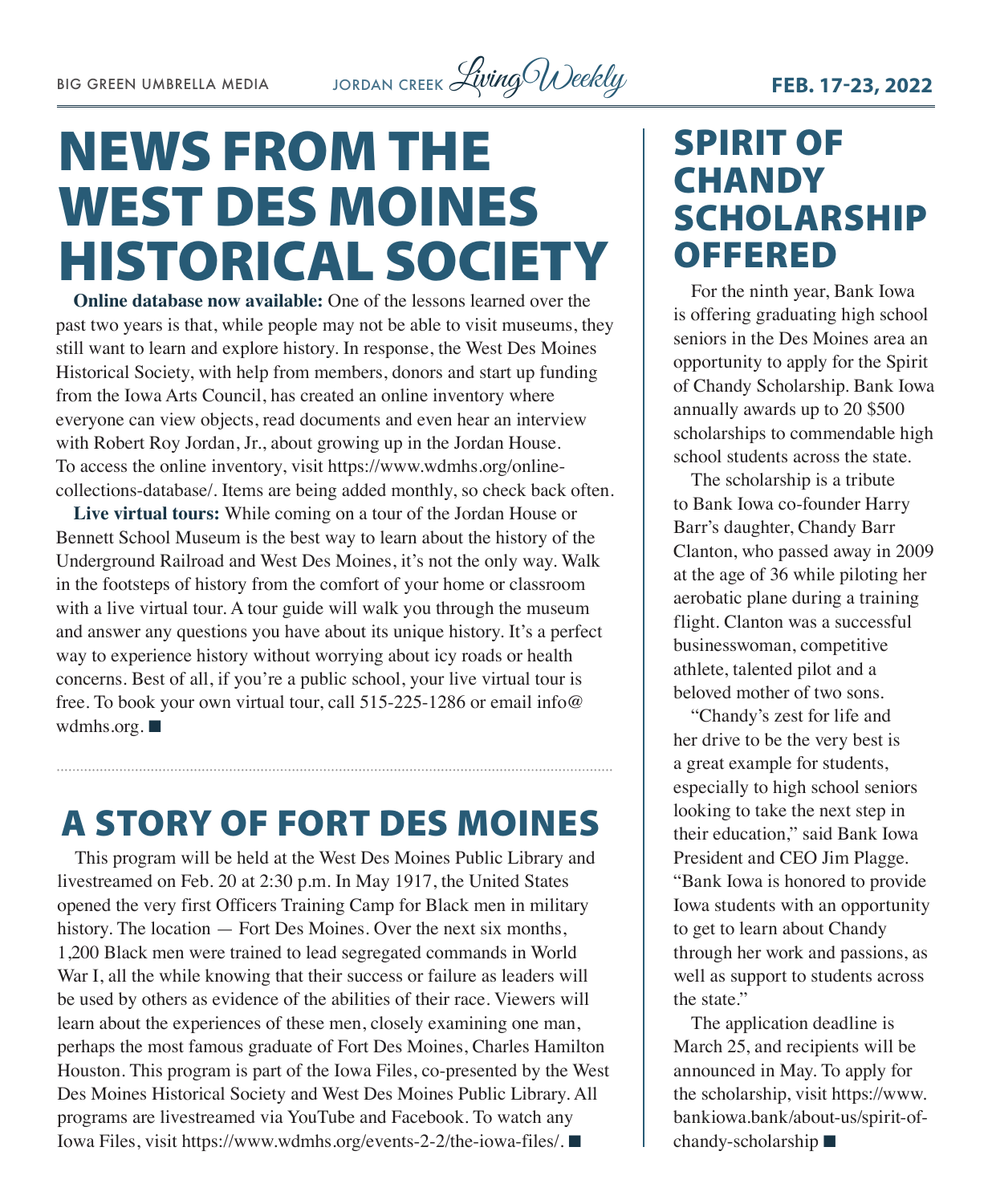

RECIPE

## **FRESH, HEALTHY FAMILY MEALS RECIPES TO HELP BOOST IRON LEVELS, AID PLASMA DONATION RECOVERY**



*(Family Features)* Chef Nate Appleman knows how important it is to serve healthy meals to your family – ones they actually want to eat. Before having his first child, he transformed his eating and exercise habits and lost 85 pounds to get on a healthier path.

Now, he's cooking meals for his family, including 14-yearold Oliver who was diagnosed with Kawasaki Disease as a toddler – an inflammation of the blood vessels that can cause damage to coronary arteries – as a healthy lifestyle is important to help manage the disease. Since Oliver's diagnosis, Appleman made it his personal mission to create awareness of Kawasaki Disease and for the critical need for plasma donations that many people with the disease rely on for treatment, which is why he partnered with Abbott to bring attention to the need for plasma donations.

Donating plasma is a safe and relatively easy process. Since plasma is replaced in the body within about 24 hours, it can be donated up to twice per week. With a donation that typically takes between 1-3 hours, you can make a lasting impact by providing lifesaving medicine for patients like Oliver.

It's a good idea to fuel up with iron-rich foods before and after donating, so Appleman created fresh, nutritious recipes he loves to serve his family.  $\blacksquare$ 

### MARINATED SKIRT STEAK

*Recipe courtesy of chef Nate Appleman on behalf of Abbott*

**Vinaigrette:** 1/4 cup oil 1/4 cup fish sauce 1/4 cup rice wine vinegar 1/4 cup water 2 tablespoons raw sugar 1 cup chopped fresh cilantro 1 lime, juice only 1 clove garlic, minced 1 small Thai bird chile or serrano chile, chopped 1/4 head finely shaved green cabbage 1/4 head finely shaved purple cabbage 2 carrots, thinly julienned **Skirt steak:**  1 1/2 pounds trimmed skirt steak 1/2 cup coconut milk 3 cloves garlic, minced 2 tablespoons lime juice 1/4 cup chopped fresh cilantro 2 tablespoons sriracha salt, to taste 3 cups cooked brown rice 1/2 cup crushed peanuts 1 lime, quartered, for garnish **To make vinaigrette:** In large bowl, mix oil, fish sauce, rice wine vinegar, water, sugar, cilantro, lime juice, garlic and chile. Toss cabbage and carrots in vinaigrette; refrigerate until ready to serve. **To make skirt steak:** Marinate steak in coconut milk, garlic, lime juice, cilantro, sriracha and salt, to taste, at least 1 hour, or up to 24 hours. Heat grill to high. Grill 3-4 minutes each side until medium rare. Let rest 3 minutes.

Thinly slice steaks against grain and serve with vinaigrette, rice and crushed peanuts; garnish with lime wedges.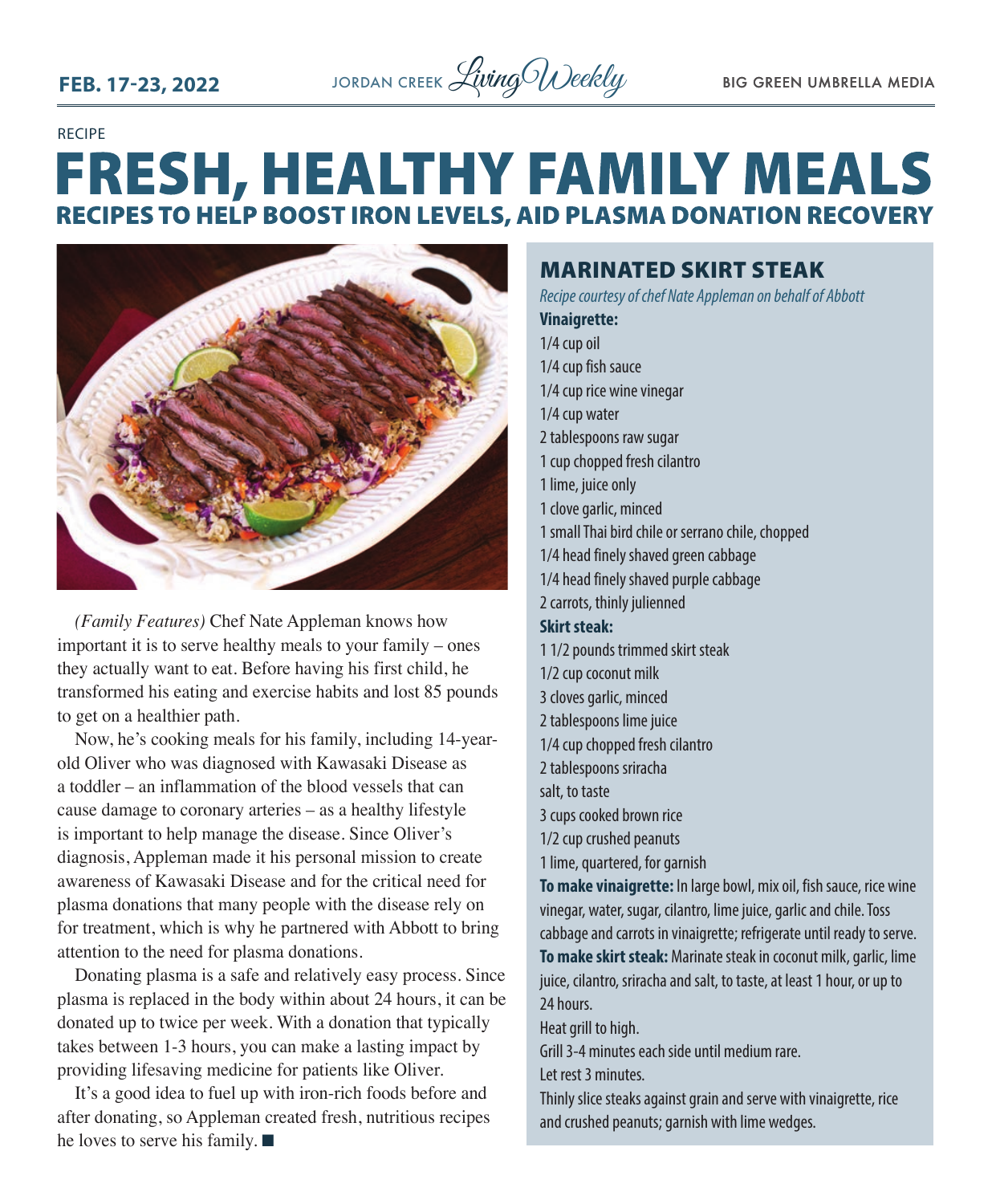BIG GREEN UMBRELLA MEDIA JORDAN CREEK *Living Weekly* FEB. 17-23, 2022

### FILM REVIEWS **By Michael C. Woody**

### 'AFTER LIFE'

Season 3 of this heartwarming and heartbreaking series about a man who loses his wife to cancer is outstanding. Ricky Gervais, of all people, is behind this excellent series. Raunchy language alert but so full of heart and love.

**Grade: A-**

### 'ENCOUNTER'

What starts as a compelling sci-fi story about an ex-military dad protecting his two sons spins on a dime and turns into a whole different movie. Riz Ahmed turns in great performances.

**Grade: B-**

### 'PARALLEL MOTHERS'

This is the first of two art films on this month's list. Penelope Cruz plays a successful adult who finds herself pregnant with no support from the father. Along this road, she meets a young woman in the same position, and the two strike up an interesting friendship. It's not a perfect film, but there is still much to like.

**Grade: B**

### 'SCREAM'

I guess "Scream 5" didn't seem like a great title, so simply "Scream." Many faces from previous incarnations reappear as the town is once again terrorized by a creepy man.

**Grade: C+**

### 'SWAN SONG'

If you love Mahershala Ali ("Green Book"), you are in for a treat as here he plays two characters. A man who has a terminal illness finds a company (headed by Glenn Close) that will make an exact copy of him and insert this duplicate into the life of his son and wife… without them knowing. All fun and games until something goes awry.

### **Grade: B+**

*Michael C. Woody has been reviewing movies on radio and television since 1986 and can be heard talking movies every Wednesday afternoon at 2:30 p.m. on KXn0 106.3 with Keith Murphy and Andy Fales. You can also follow him on Twitter at MrMovieDSM.* "SWAN SONG"





"AFTER LIFE"



"ENCOUNTER"



"PARALLEL MOTHERS"



"SCREAM"